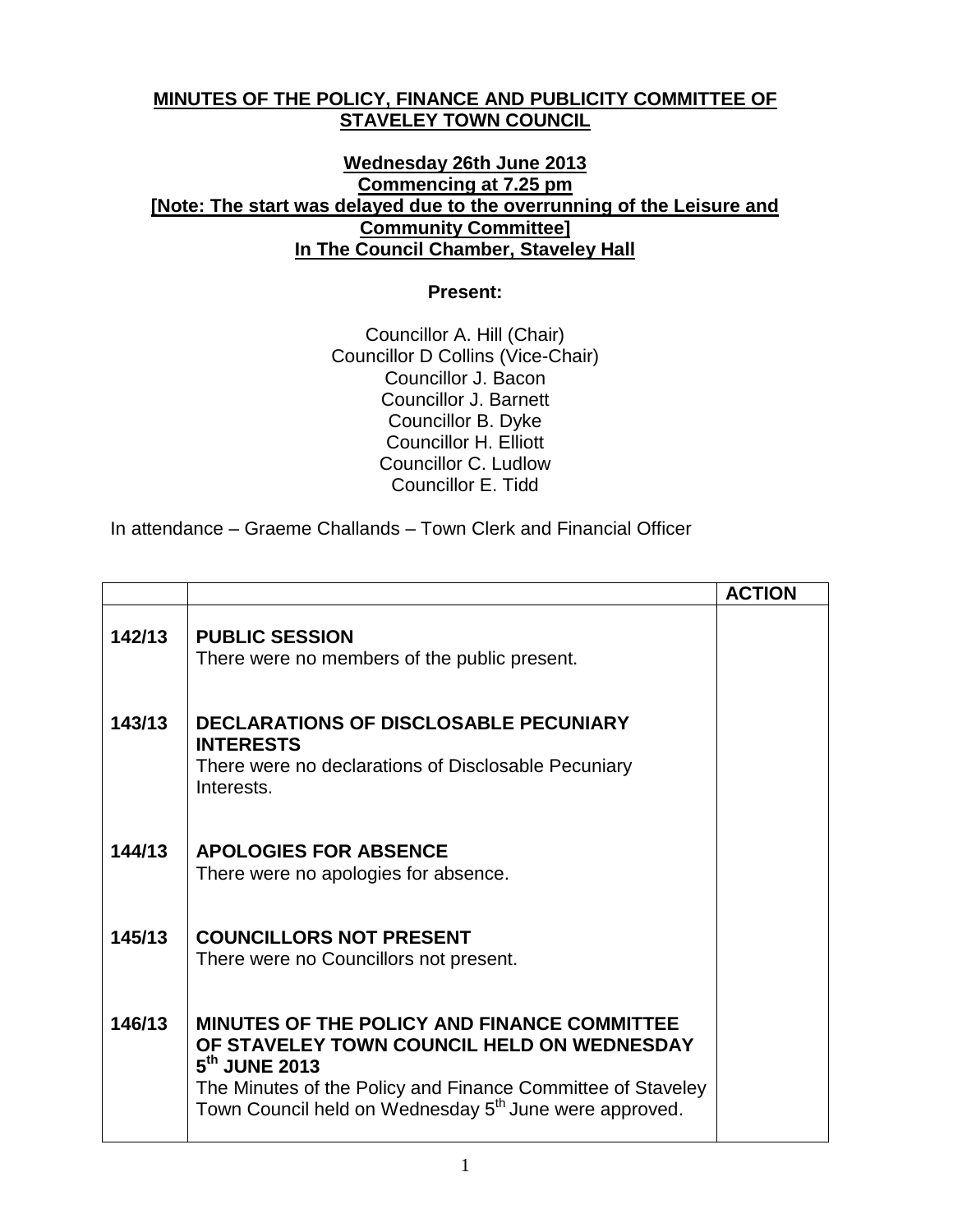| 147/13 | <b>MATTERS ARISING FROM THE MINUTES OF THE</b><br>POLICY AND FINANCE COMMITTEE OF STAVELEY<br>TOWN COUNCIL HELD ON WEDNESDAY 26th JUNE 2013<br><b>70/13 Financial Issues</b><br>Letter from Mr. Attwood Chairman of Sunnycroft OAP Club.<br>The Town Clerk updated the meeting. Mr. Attwood had<br>replied to the letter sent as Minuted. He had declined the<br>offer of making a Section 137 Application and stated their<br>club would raise the money for a coach trip for a Christmas<br>Shopper from outsider sources.<br>Councillor Dyke asked if the letter regarding Rest Rooms had<br>received a reply. The Town Clerk reported he had not. He<br>would double check if a letter had in fact been sent.<br>74/13 Staveley Market<br>Councillor Elliott asked if there was any progress on the<br>"Market Manager" being sent to Chesterfield Borough Council<br>for regular training.<br>The Town Clerk reported he was awaiting a response from<br>Andy Bond who was in charge of Chesterfield Borough<br>Council Markets. He was currently on holiday.<br>The Town Clerk felt the training should commence after the<br>summer holidays in September or possibly later as<br>Chesterfield Market administration were moving into the<br>refurbished Market Hall in October.<br>Councillor A. Hill requested the term Market Manager be<br>avoided as the employee was a Market Assistant.<br>The Town Clerk stated whilst this was the case the employee<br>was managing affairs on a day to day basis.<br>It was <b>AGREED</b> to refer to the employees as Market | <b>GC</b> |
|--------|---------------------------------------------------------------------------------------------------------------------------------------------------------------------------------------------------------------------------------------------------------------------------------------------------------------------------------------------------------------------------------------------------------------------------------------------------------------------------------------------------------------------------------------------------------------------------------------------------------------------------------------------------------------------------------------------------------------------------------------------------------------------------------------------------------------------------------------------------------------------------------------------------------------------------------------------------------------------------------------------------------------------------------------------------------------------------------------------------------------------------------------------------------------------------------------------------------------------------------------------------------------------------------------------------------------------------------------------------------------------------------------------------------------------------------------------------------------------------------------------------------------------------------------------------------------------------------|-----------|
|        | Assistant 1 and Market Assistant 2.                                                                                                                                                                                                                                                                                                                                                                                                                                                                                                                                                                                                                                                                                                                                                                                                                                                                                                                                                                                                                                                                                                                                                                                                                                                                                                                                                                                                                                                                                                                                             |           |
|        | <b>AGREED:</b> The date of the Market Entertainment meeting was<br>set for Friday 12 <sup>th</sup> July 2013.                                                                                                                                                                                                                                                                                                                                                                                                                                                                                                                                                                                                                                                                                                                                                                                                                                                                                                                                                                                                                                                                                                                                                                                                                                                                                                                                                                                                                                                                   |           |
| 148/13 | <b>FINANCIAL ISSUES</b><br>a) Insurance<br>The Town Clerk gave details of the savings.<br>He pointed out it would need renegotiating in the event that                                                                                                                                                                                                                                                                                                                                                                                                                                                                                                                                                                                                                                                                                                                                                                                                                                                                                                                                                                                                                                                                                                                                                                                                                                                                                                                                                                                                                          |           |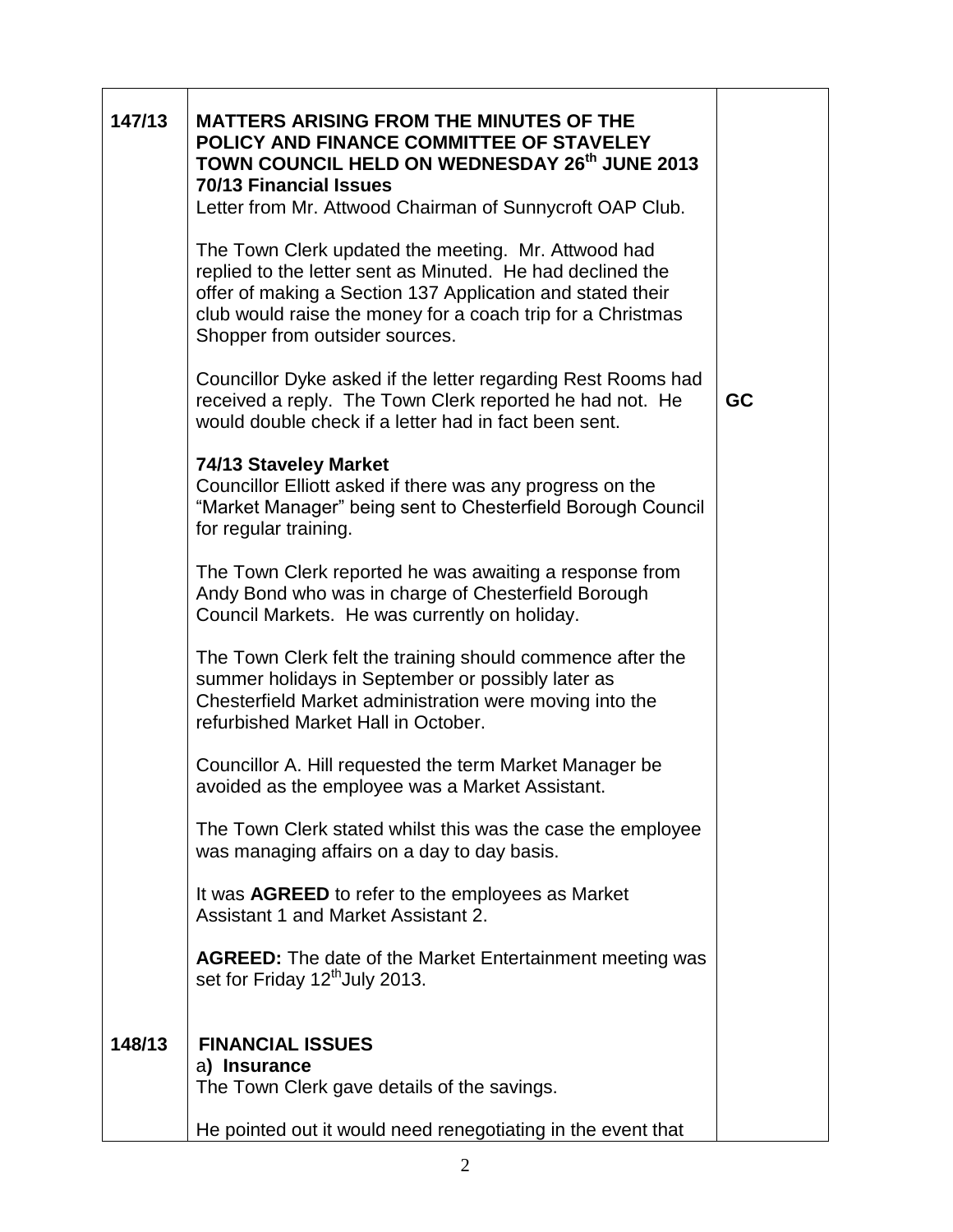| the Council rented Learning Matters.                                                                                                                                                                                                                                                                                          |    |
|-------------------------------------------------------------------------------------------------------------------------------------------------------------------------------------------------------------------------------------------------------------------------------------------------------------------------------|----|
| b) Subscriptions<br>Councillor A. Hill asked for a report on what Staveley Town<br>Council reviewed for their membership of Action for Market<br>Towns. The Town Clerk agreed to prepare a report and<br>advised Members that Action for Market Towns had a website<br>giving details in the meantime.                        | GC |
| Councillor D. Collins asked if membership of Rural Action<br>Derbyshire was now included in the price of membership of<br>the Derbyshire Association of Local Councils. The Town<br>Clerk confirmed that this was the case but the Council paid an<br>additional subscription of £30 per year on the Village Hall<br>service. |    |
| Members asked what the £250 per annum paid to<br>Chesterfield Champions was.                                                                                                                                                                                                                                                  |    |
| The Town Clerk reported that Staveley Town Council had<br>been asked to join this and had voted subsequently to do so.                                                                                                                                                                                                        |    |
| Members asked what the organisation was and the Town<br>Clerk explained.                                                                                                                                                                                                                                                      |    |
| Councillor A. Hill explained the main reason for subscriptions<br>being looked at was the £914.65 paid to Derbyshire<br>Association of Local Councils. He had arranged a meeting<br>with their Chief Officer Sarita Presland to talk to the Labour<br>Group.                                                                  |    |
| The meeting was at 6.00 p.m. on Thursday 4 <sup>th</sup> July. He<br>invited the Town Clerk to attend also. However, the Town<br>Clerk reported he would be in Matlock that evening so was<br>unable to attend.                                                                                                               |    |
| Councillor A. Hill asked if any other officer could attend. It<br>was to find out what Derbyshire Association of Local Councils<br>did for Staveley Town Council.                                                                                                                                                             |    |
| The Town Clerk informed Members he would be circulating<br>details of how in future all Members would be able to access<br>the Members Area of the Derbyshire Association of Local<br>Councils website.                                                                                                                       |    |
| Councillor A. Hill stated that was not new; whenever he had<br>rung DALC up they had told him the Town Clerk could give<br>them a password to access the site which was why he was<br>asking the Chief Officer to come along.                                                                                                 |    |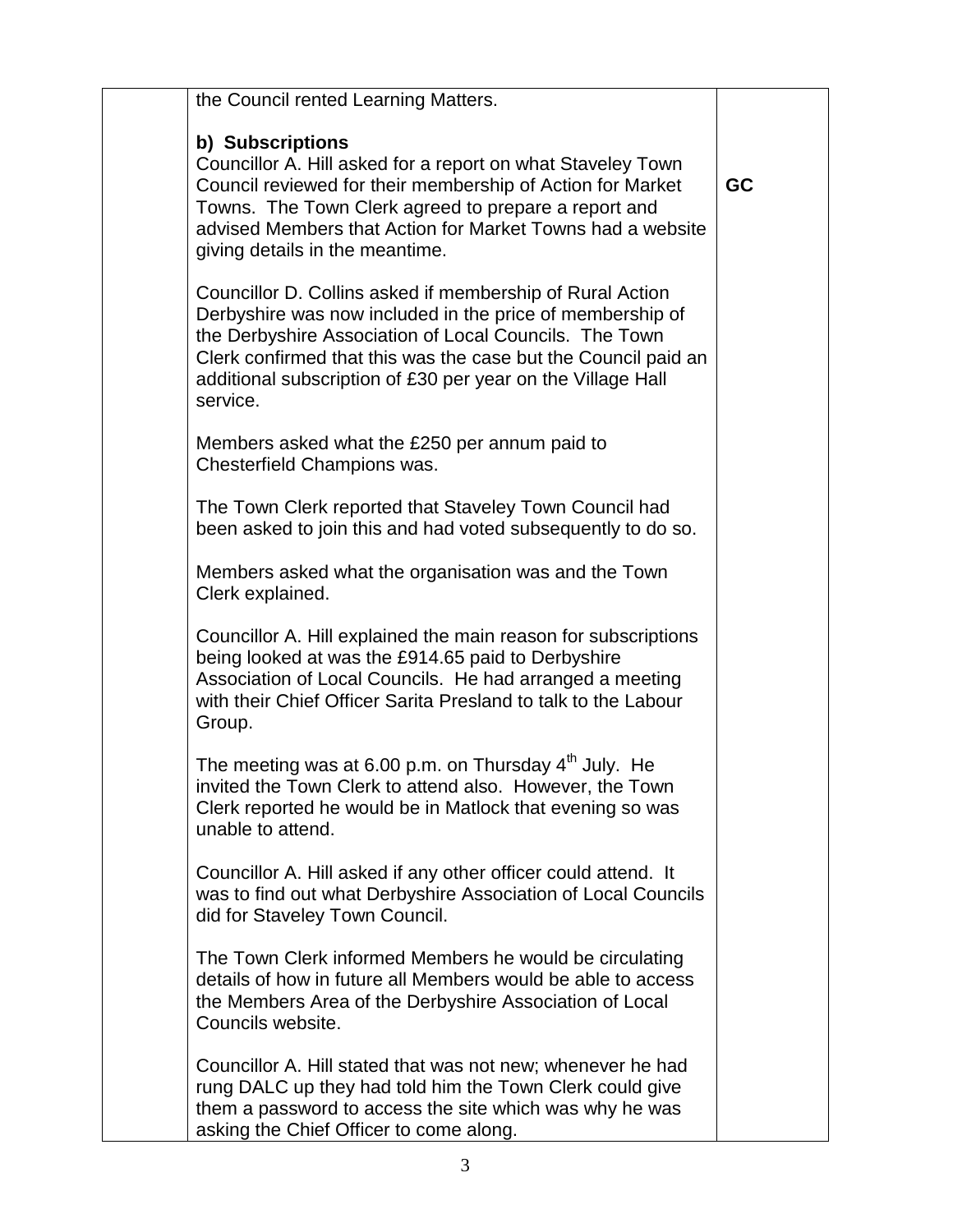|        | The Town Clerk explained there had never been a password<br>or a Member area – it had only recently been introduced he<br>believed, last week. He said he would be circulating the<br>details.                                                                                                                                                                                                                                                                                                                                         |  |
|--------|----------------------------------------------------------------------------------------------------------------------------------------------------------------------------------------------------------------------------------------------------------------------------------------------------------------------------------------------------------------------------------------------------------------------------------------------------------------------------------------------------------------------------------------|--|
|        | Councillor A. Hill said NALC was exactly the same – he had<br>been trying to access the members area on their website for<br>years.                                                                                                                                                                                                                                                                                                                                                                                                    |  |
|        | Councillor Ludlow said she had tried to get on the DALC<br>website Members Area two months ago.                                                                                                                                                                                                                                                                                                                                                                                                                                        |  |
|        | The Town Clerk repeated that until very recently there was no<br>Members Area. There was a heading on the website but<br>there had been no content until last week. The Username<br>and Password had been sent to him and this would be<br>circulated upon the return of the Administration Assistant.<br>With the NALC website again access to their Members Area<br>had not been available to Staveley Town Council but he<br>expected access details to be supplied soon. Only large<br>Councils were being afforded the privilege. |  |
|        | Councillor A. Hill says on their letter dated 8 <sup>th</sup> March it says<br>that Councillors could access the Members Area of both<br>DALC and NALC but he had been told to ask the Town Clerk.                                                                                                                                                                                                                                                                                                                                     |  |
|        | The Town Clerk repeated that he had only just received that<br>information. It had NOT been available since the 8 <sup>th</sup> March,<br>the date of the letter.                                                                                                                                                                                                                                                                                                                                                                      |  |
|        | Councillor A. Hill asked what the membership of the Society<br>of Local Council Clerks was: was it a membership of choice<br>The Town Clerk responded it was in his contract.                                                                                                                                                                                                                                                                                                                                                          |  |
|        | Councillor A. Hill said it was the first time he had seen these<br>financial details. He stated other Council's websites showed<br>these costs in detail.                                                                                                                                                                                                                                                                                                                                                                              |  |
|        | He asked the Town Clerk to book a room for the Labour<br>Group.                                                                                                                                                                                                                                                                                                                                                                                                                                                                        |  |
| 149/13 | <b>HEART OF STAVELEY PROJECT</b><br>The Town Clerk reported<br>• That he had organised the Presentation Evening<br>He asked if the Heart of Staveley Board were invited to this to<br>enable social interaction.                                                                                                                                                                                                                                                                                                                       |  |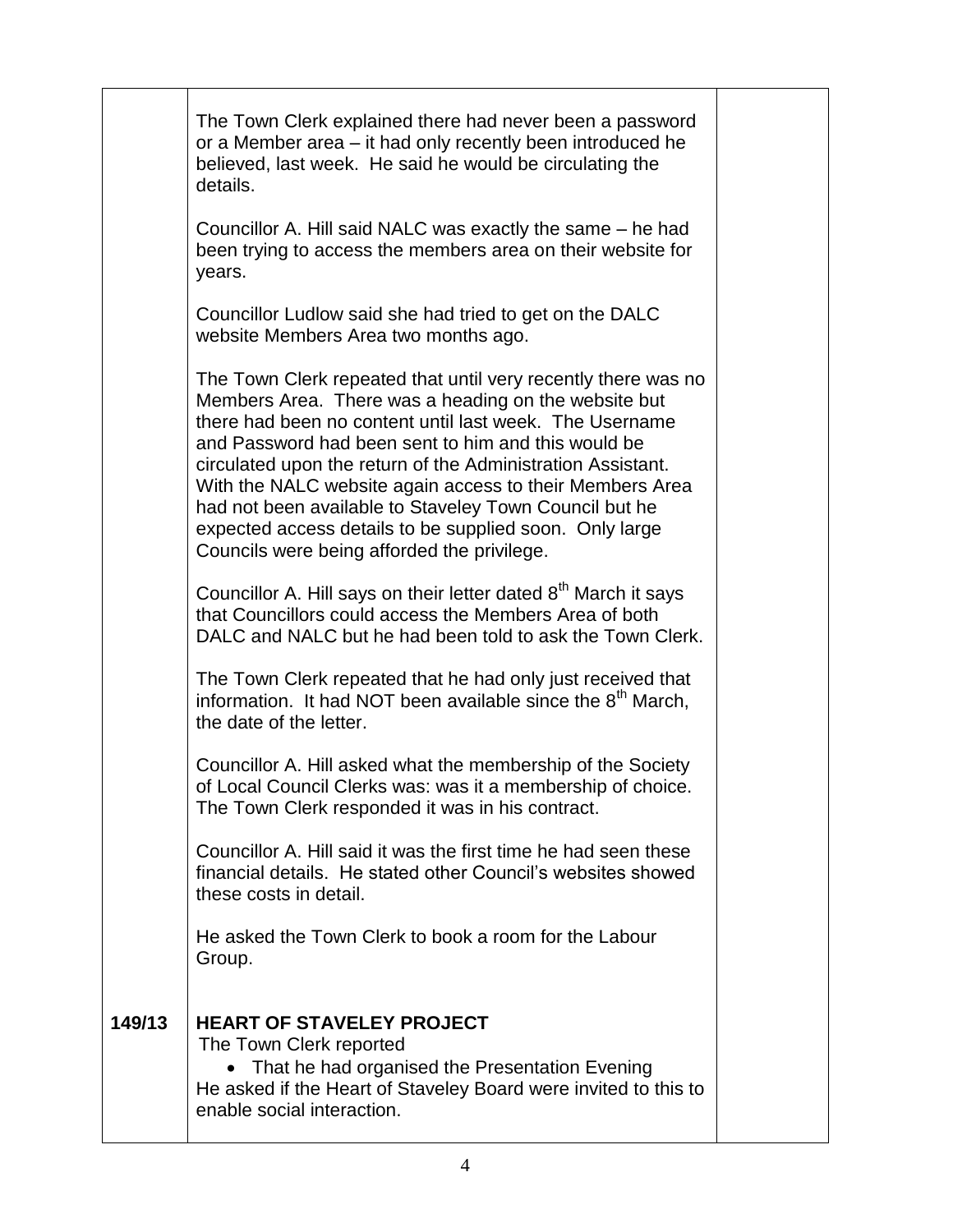| It will start at 6.00 p.m. with MS Powerpoint displays and talks<br>by the specialists with opportunity for questions.                                                                                                                          |           |
|-------------------------------------------------------------------------------------------------------------------------------------------------------------------------------------------------------------------------------------------------|-----------|
| A buffet would be provided as Members may have come<br>directly from work.                                                                                                                                                                      |           |
| It would be on Tuesday 2 <sup>nd</sup> July.                                                                                                                                                                                                    |           |
| It was agreed to invite Heart of Staveley Board to come<br>along.                                                                                                                                                                               |           |
| Councillor Elliott said that whilst she definitely did not agree<br>with the Heart of Staveley her non attendance at the<br>Presentation was because she was away.                                                                              |           |
| It was <b>AGREED</b> , subject to approval by Chesterfield Borough<br>Council as a matter of courtesy, to release the Chesterfield<br>Borough Council Report on Heart of Staveley Project to the<br>Heart of Staveley Limited Board and public. | <b>GC</b> |
| Councillor A. Hill said he would consult the following day over<br>a Press Release.                                                                                                                                                             | <b>AH</b> |
| The Town Clerk drew the attention of members to Tender<br>Lists. A Councillor would need to be present for the opening<br>of tenders.                                                                                                           |           |
| Councillor D. Collins suggested that prior to appointing a firm<br>attempts should be made to obtain a list of those who<br>operated a blacklist. The Town Clerk undertook to obtain this<br>from Chesterfield TUC.                             | <b>GC</b> |
| The Town Clerk reported that Learning Unlimited<br>(Chesterfield College) are delighted to be the Learning<br>Partner to the Project.                                                                                                           |           |
| Mike Brooke the Project architect is giving talks to<br>Chesterfield Borough Council's Construction Network and to<br>their Labour Group about the 2 Stage Tendering Process.<br>This will help grow local small firms.                         |           |
| The Town Clerk asked for the names of the 3 Staveley Town<br>Council Councillors to serve on the Project Board.                                                                                                                                 |           |
| He was told this would be made available after Tuesday.                                                                                                                                                                                         |           |
| Councillor Dyke raised the issue of a possible conflict of<br>interest if a Councillor was nominated to serve on the Project<br>Board who also was on Chesterfield Borough Council's                                                            |           |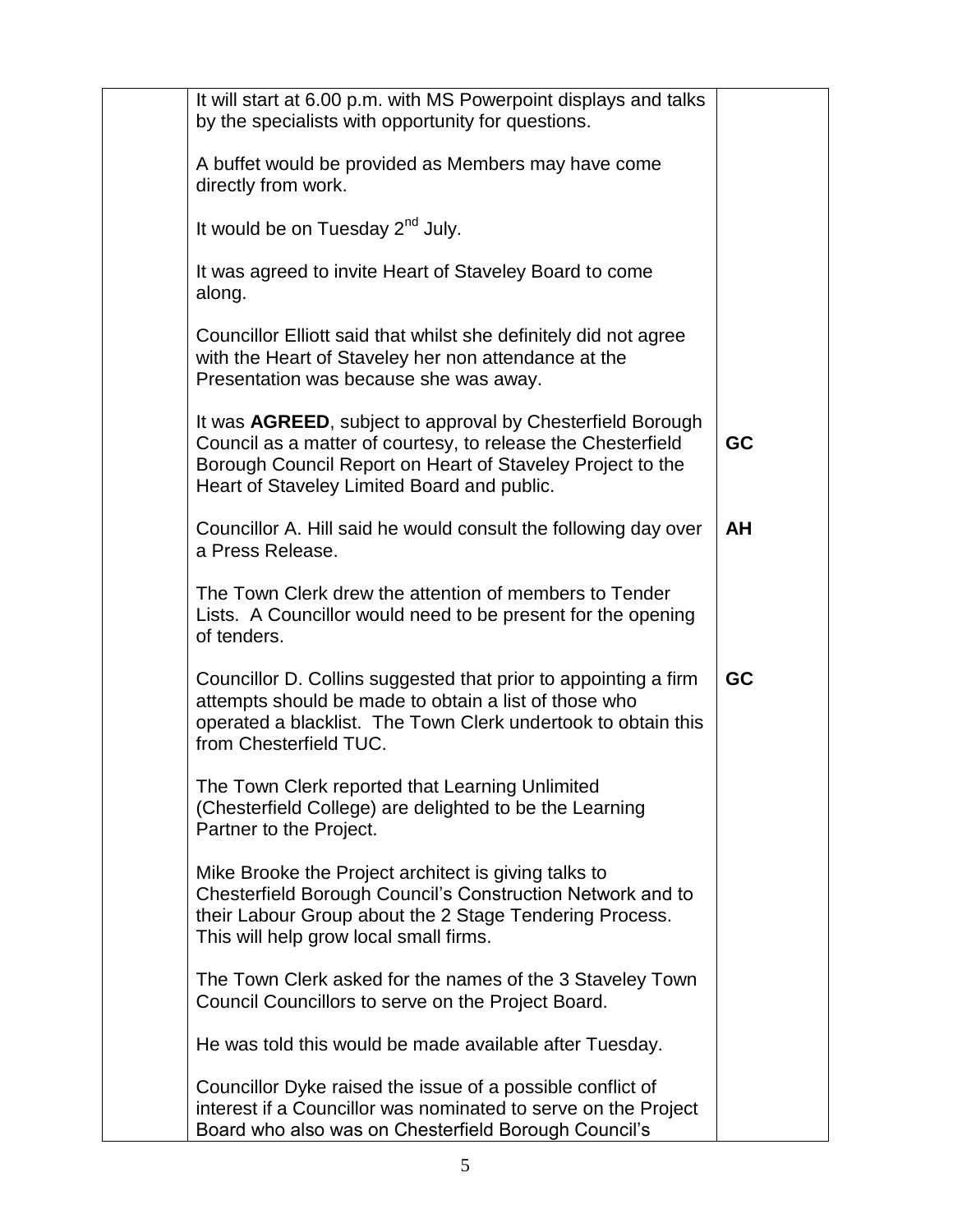|        | Planning Committee since planning issues may be involved.                                                                |              |
|--------|--------------------------------------------------------------------------------------------------------------------------|--------------|
|        | Councillor A. Hill said this had all changed and would not be<br>an issue. It may affect Directors but not Project Board |              |
|        | Members. Councillor Elliott reported that Staveley Town                                                                  |              |
|        | Council Councillors would have to leave the room if they were                                                            |              |
|        | Chesterfield Borough Council Planners.                                                                                   |              |
|        | Councillor A. Hill said this was no longer an issue.                                                                     |              |
| 150/13 | <b>AFFORDABLE ECO HOMES PROJECT</b>                                                                                      |              |
|        | The Town Clerk reported the building work was proceeding.                                                                |              |
|        | He was still dealing with the Land Registry as he was with<br><b>Mastin Moor Community Centre.</b>                       |              |
|        |                                                                                                                          |              |
| 151/13 | <b>SPEEDWELL ROOMS PROJECT</b>                                                                                           |              |
|        | The Town Clerk reported he was waiting for the designated<br>Councillors to come in and comment on the internal          |              |
|        | decorations as previously minuted.                                                                                       |              |
|        | He was going ahead with the name board and window: he                                                                    |              |
|        | was waiting for a design to be submitted.                                                                                |              |
|        | Councillors A. Hill and Ludlow agreed to look at the                                                                     | <b>AH/CL</b> |
|        | decoration proposals the following day.                                                                                  |              |
| 152/12 | <b>STAVELEY MARKET</b>                                                                                                   |              |
|        | Whilst covered earlier the Town Clerk reported on possible                                                               |              |
|        | entertainers.                                                                                                            |              |
|        | He also reported that Growth Limited had offered to put a                                                                |              |
|        | Vintage Market on on a Sunday.                                                                                           |              |
|        | <b>AGREED</b> to advance this proposal.                                                                                  |              |
|        | <b>AGREED</b> to ask Staveley Hall Garden Centre for a joint                                                             | <b>GC</b>    |
|        | Farmers Market with free stalls, using their contacts.                                                                   |              |
|        | The Town Clerk reported again that Continental Markets<br>would not come to Staveley due to low footfall.                |              |
|        |                                                                                                                          |              |
|        | It was agreed that the Town Clerk use his discretion<br>regarding charging, in particular for the first one.             |              |
|        |                                                                                                                          |              |
| 153/12 | <b>MASTIN MOOR COMMUNITY CENTRE</b>                                                                                      |              |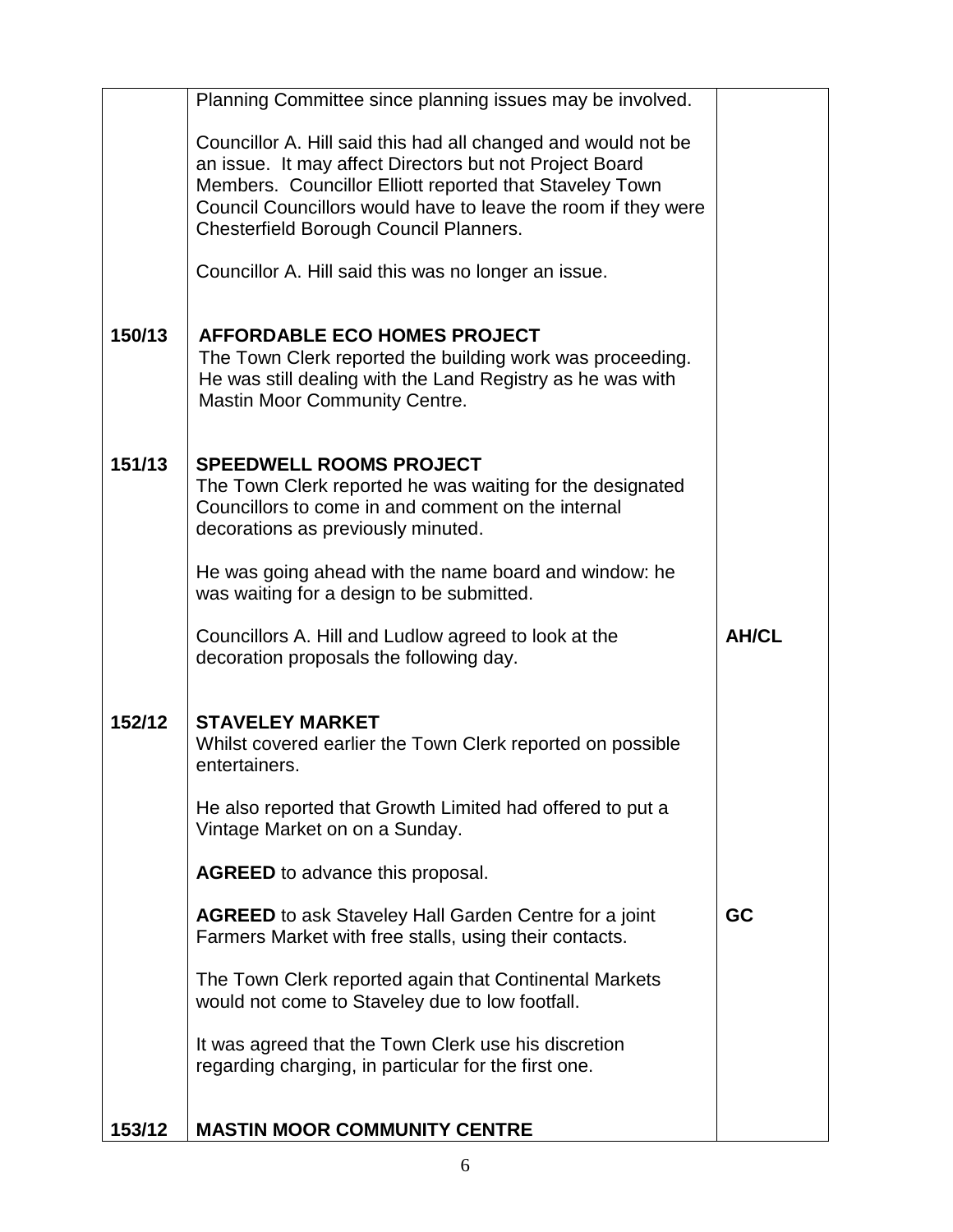|        | As dealt with earlier                                                                                                                                                                                                                                                 |           |
|--------|-----------------------------------------------------------------------------------------------------------------------------------------------------------------------------------------------------------------------------------------------------------------------|-----------|
| 154/13 | <b>RESTRUCTURING ISSUES</b><br>The Town Clerk reported that he had met with Mark Evans<br>(Chesterfield Borough Council) and Ken Jones (Consultant).                                                                                                                  |           |
|        | The meeting lasted a couple of hours and further meetings<br>were being organised.                                                                                                                                                                                    |           |
|        | Job Descriptions were to be provided.                                                                                                                                                                                                                                 |           |
|        | He would be meeting with staff and Members.                                                                                                                                                                                                                           |           |
|        | He wanted to know where the Council would be in the next<br>few years.                                                                                                                                                                                                |           |
|        | This may be influenced by the reduction in Rate Support<br>Grant and its effect on Chesterfield Borough Council. The<br>Town Clerk was unaware of the thinking of Chesterfield<br>Borough Council, faced with this. Ken Jones may quote for<br>the Governance Review. |           |
| 155/13 | <b>WINTER ARRANGEMENTS</b><br>As previously mentioned the Town Clerk would buy salt and 3<br>grit bins. The locations to be decided later. Councillor D.<br>Collins reported Derbyshire County Council was carrying out<br>a Winter Arrangements Review.              | <b>GC</b> |
| 156/13 | <b>STAVELEY TOWN COUNCIL WEBSITE</b><br>Nothing to report.                                                                                                                                                                                                            |           |
| 157/13 | <b>STAVELEY TOWN CRIER</b><br>The Town Clerk was yet to contact Doorstopper about<br>expanding their distribution. If there was a cost to this then<br>he would report back.                                                                                          |           |
|        | Members felt that the Chesterfield Borough Council paper<br>should print details of our events if the Administrative<br>Assistant copied them in.                                                                                                                     |           |
|        | <b>PART II - CONFIDENTIAL BUSINESS</b>                                                                                                                                                                                                                                |           |
| 158/13 | <b>PUBLIC BODIES (ADMISSION TO MEETINGS ACT), 1960</b>                                                                                                                                                                                                                |           |